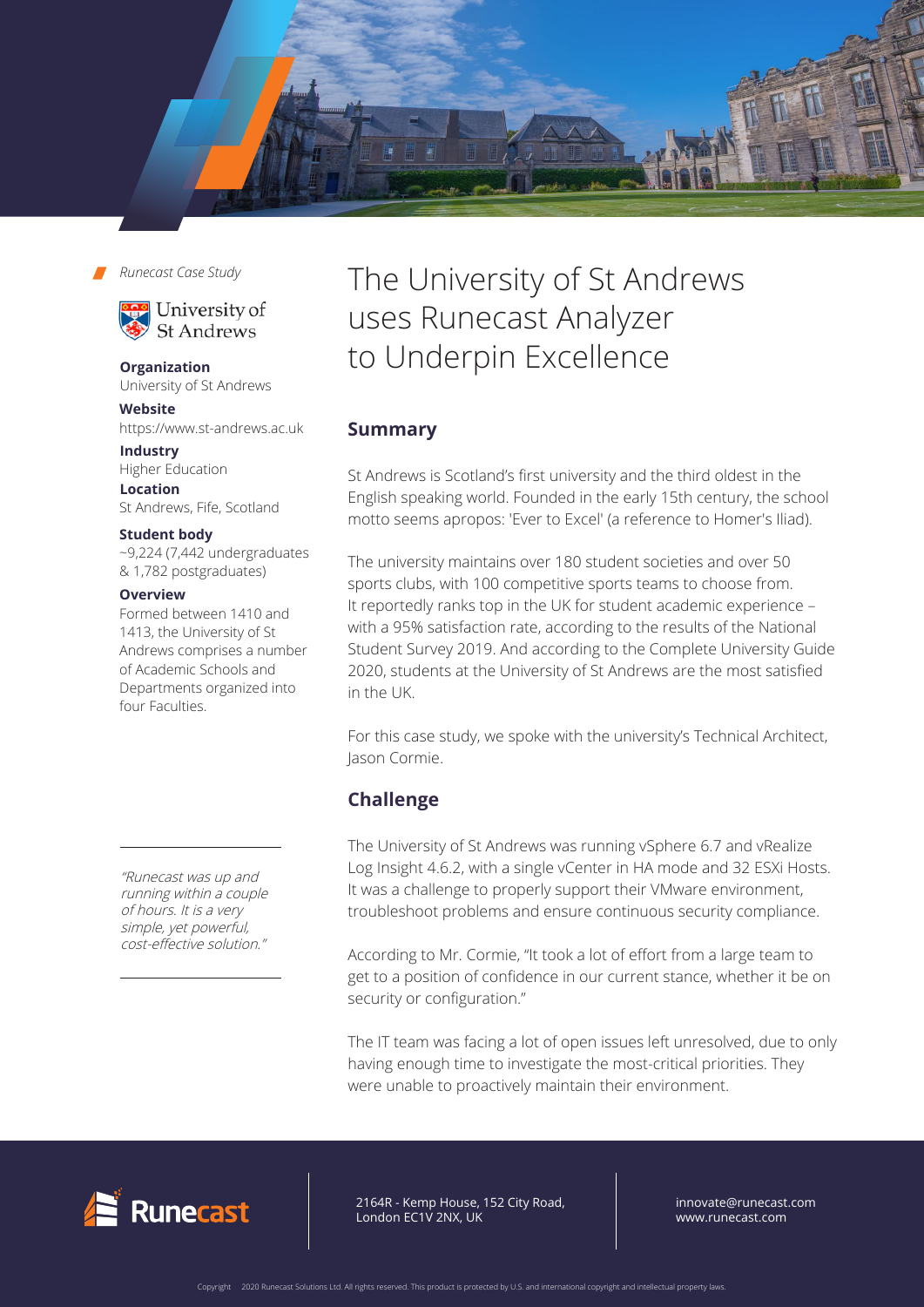*Runecast Case Study*



#### **HIGHLIGHTS**

- Up and running within a couple of hours
- 80% reduction in monthly incidents and issues
- Identified/Corrected misconfigured NTP & syslog settings
- Able to correct more critical issues Helps prioritize targets for improvement
- Visibility over configuration & adherence to best practices
- 75-85% troubleshooting time savings
- Security compliance checks show what is possible
- Best value proposition Simple, functional tool that requires very little configuration
- Runecast team "impressively responsive" to feedback

Regarding security audits and other primary challenges that prompted a look for solutions, Mr. Cormie stated, "Whilst we were confident about the patch level of systems, we were less confident about adherence to best practices. An increasing number of hosts, along with higher standards-based aspirations lead us to realize that the standard methods of troubleshooting could only go so far."

## **Solution**

To take a more proactive approach to troubleshooting, the University of St Andrews evaluated Runecast Analyzer alongside other third-party log analysis tools and VMware's own tools.

The choice of which solution would best help them to manage their environment more effectively was easy, and deployment was no problem. Mr. Cormie said, "Runecast was up and running within a couple of hours. It is a very simple, yet powerful, cost-effective solution."

According to Mr. Cormie, "Within the first hours, we had identified and corrected misconfigured NTP and syslog settings. After reviewing issues, we moved on to planning larger changes to correct some of the more critical issues." These kinds of misconfigurations are common, as while they're simple to set up they are often missed due to human error, especially when multitasking. The implications of both can be severe: missing syslog config can make troubleshooting difficult and forensic investigations after an incident impossible. Missing NTP configuration means that your syslog timestamps aren't going to be uniform (again, making troubleshooting difficult), but more importantly it has serious consequences for anything using cryptography, such as SSL certificates, Kerberos authentication, etc.

The university is now running in top shape, and Runecast Analyzer reporting has been automated, with the team having access to the details of both the severity of the finding and the resolution steps for their issues, which greatly reduces the time to mitigation. This frees up substantial staff hours to work on more transformative and high-value projects.



2164R - Kemp House, 152 City Road, London EC1V 2NX, UK

innovate@runecast.com www.runecast.com